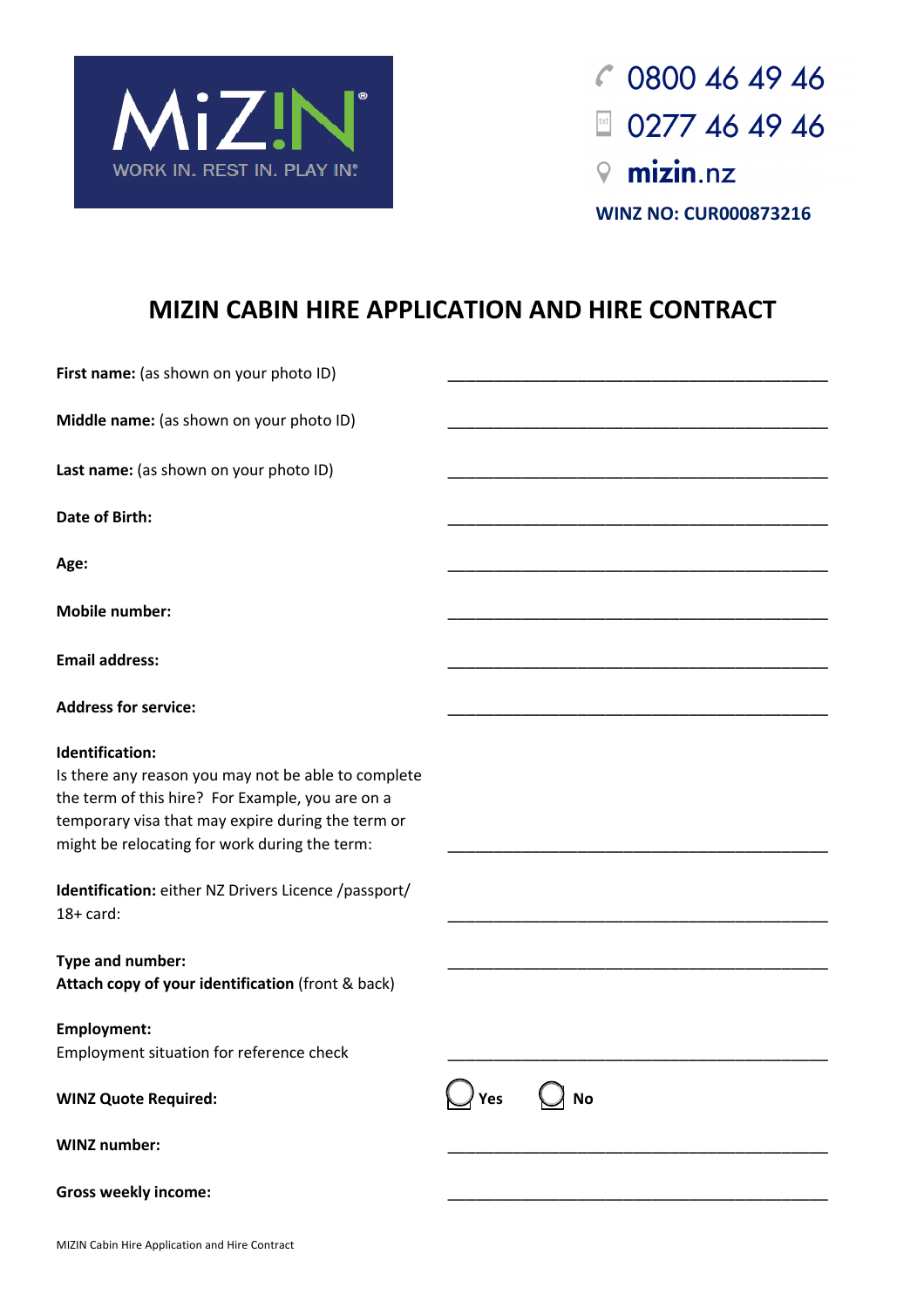| <b>Character referee:</b>                                                              |                  |
|----------------------------------------------------------------------------------------|------------------|
| <b>Full name</b>                                                                       |                  |
| Relationship                                                                           |                  |
| <b>Mobile number</b>                                                                   |                  |
|                                                                                        |                  |
| <b>Character referee:</b><br><b>Full name</b>                                          |                  |
|                                                                                        |                  |
| Relationship                                                                           |                  |
| <b>Mobile number</b>                                                                   |                  |
|                                                                                        |                  |
| Other:                                                                                 |                  |
| Have you had a Tenancy Tribunal order made<br>against you or had a tenancy terminated? |                  |
|                                                                                        |                  |
| Have you ever had money deducted from your Bond?                                       |                  |
| Do you or any of the intended Hirer's owe any                                          |                  |
| money to another Hire Company or landlord?                                             |                  |
| Next of Kin/Emergency Contact (e.g. a close relation):<br><b>Full name</b>             |                  |
|                                                                                        |                  |
| Relationship                                                                           |                  |
| <b>Mobile Number</b>                                                                   |                  |
|                                                                                        |                  |
| <b>Additional:</b>                                                                     |                  |
| Do you want to add any additional comments or an                                       |                  |
| additional document i.e. payslip, reference letter etc?                                |                  |
| Address/Site for cabin:                                                                |                  |
| Date cabin delivery & hire to commence:                                                |                  |
| Legal landowner of address/site for cabin:                                             |                  |
| <b>Consent from Landowner:</b>                                                         | <b>No</b><br>Yes |
| <b>Mobile number of Landowner:</b>                                                     |                  |
| <b>Email address of Landowner:</b>                                                     |                  |